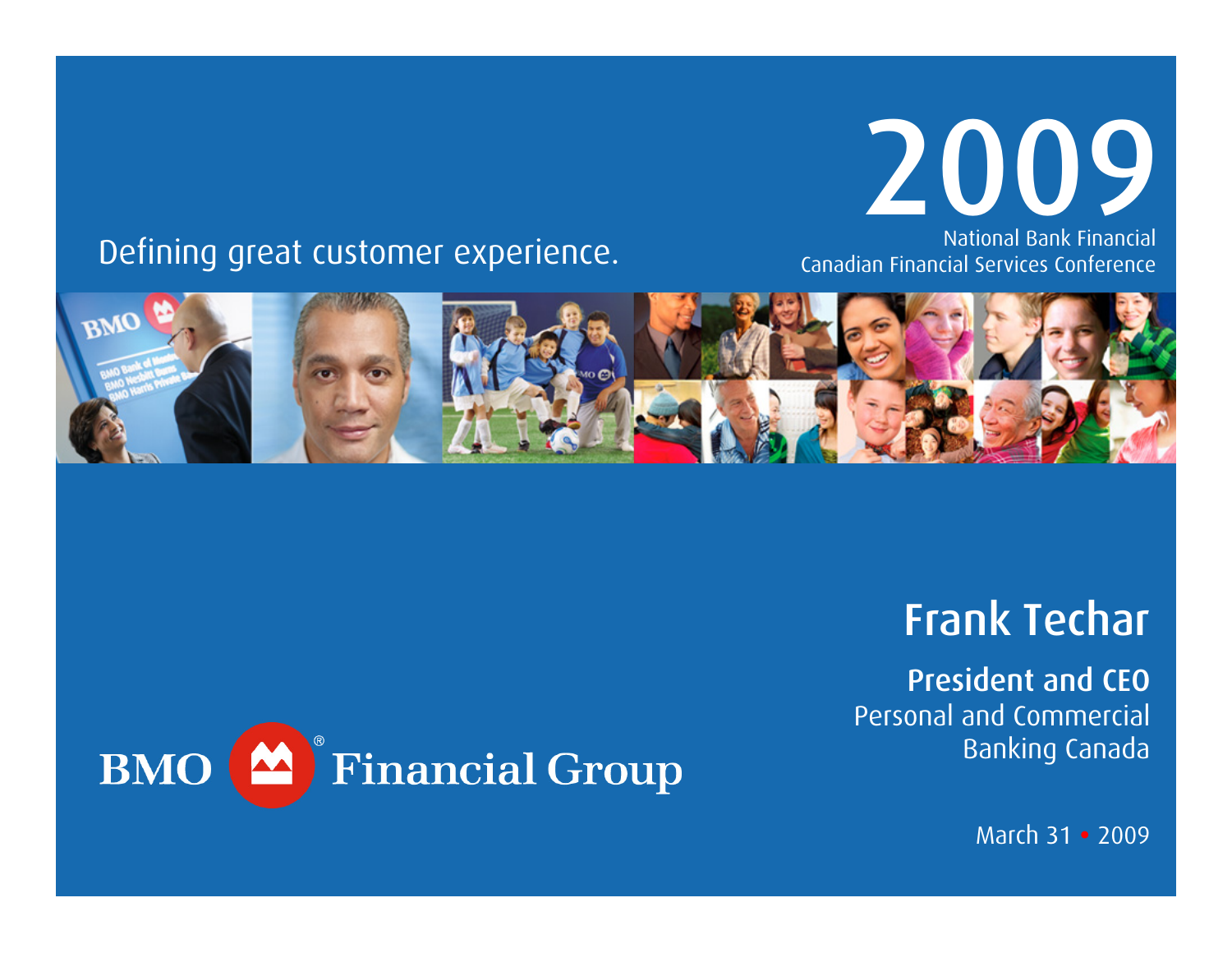#### **Caution Regarding Forward-Looking Statements**

Bank of Montreal's public communications often include written or oral forward-looking statements. Statements of this type are included in this document, and may be included in other filings with Canadian securities regulators or the U.S. Securities and Exchange Commission, or in other communications. All such statements are made pursuant to the 'safe harbor' provisions of, and are intended to be forward-looking statements under, the United States Private Securities Litigation Reform Act of 1995 and any applicable Canadian securities legislation. Forward-looking statements may involve, but are not limited to, comments with respect to our objectives and priorities for 2009 and beyond, our strategies or future actions, our targets, expectations for our financial condition or share price, and the results of or outlook for our operations or for the Canadia and U.S. economies.

By their nature, forward-looking statements require us to make assumptions and are subject to inherent risks and uncertainties. There is significant risk that predictions, forecasts, conclusions or projections will not prove to be accurate, that our assumptions may not be correct and that actual results may differ materially from such predictions, forecasts, conclusions or projections. We caution readers of this document not to place undue reliance on our forward-looking statements as a number of factors could cause actual future results, conditions, actions or events to differ materially from the targets, expectations, estimates or intentions expressed in the forward-looking statements.

The future outcomes that relate to forward-looking statements may be influenced by many factors, including but not limited to: general economic and market conditions in the countries in which we operate; interest rate and currency value fluctuations; changes in monetary policy; the degree of competition in the geographic and business areas in which we operate; changes in laws; judicial or regulatory proceedings; the accuracy and completeness of the information we obtain with respect to our customers and counterparties; our ability to execute our strategic plans and to complete and integrate acquisitions; critical accounting estimates; operational and infrastructure risks; general political conditions; global capital market activities; the possible effects on our business of war or terrorist activities; disease or illness that impacts on local, national or international economies; disruptions to public infrastructure, such as transportation, communications, power or water supply; and technological changes.

We caution that the foregoing list is not exhaustive of all possible factors. Other factors could adversely affect our results. For more information, please see the discussion on pages 30 and 31 of BMO's 2008 Annual Report, which outlines in detail certain key factors that may affect BMO's future results. When relying on forward-looking statements to make decisions with respect to Bank of Montreal, investors and others should carefully consider these factors, as well as other uncertainties and potential events, and the inherent uncertainty of forward-looking statements. Bank of Montreal does not undertake to update any forward-looking statement, whether written or oral, that may be made, from time to time, by the organization or on its behalf, except as required by law. The forward-looking information contained in this document is presented for the purpose of assisting our shareholders in understanding our financial position as at and for the periods ended on the dates presented and our strategic priorities and objectives, and may not be appropriate for other purposes.

In determining that the acquisition of American International Group, Inc.'s Canadian life insurance business is expected to close by June 1, 2009, subject to regulatory approval, we have assumed that our joint plans for the completion of pre-closing activities proceed according to the mutually agreed schedule and that the results of our pre-closing activities are consistent with our expectations. In determining that the acquisition is expected to reduce our Tier 1 and Total Capital Ratios by less than 15 and 25 basis points, respectively, we have assumed that the purchase price will approximate \$375 million.

In concluding that mark-to-market adjustments to derivative hedges that do not qualify for hedge accounting are expected to reverse over the life of the hedges with no economic loss, we have assumed that we will hold the derivative instruments until their expiry.

Assumptions about the level of asset sales, expected asset sale prices, net funding cost, credit quality and risk of default and losses on default of the underlying assets of the structured investment vehicles were material factors we considered when establishing our expectations regarding the structured investment vehicles discussed in this document, including the amount to be drawn under the BMO liquidity facilities and the expectation that the first-loss protection provided by the subordinate capital notes will exceed future losses. Key assumptions included that assets would continue to be sold with a view to reducing the size of the structured investment vehicles, under various asset price scenarios, and that the level of defaults and losses will be consistent with the credit quality of the underlying assets and our current expectations regarding continuing difficult market conditions.

Assumptions about the level of defaults and losses on defaults were material factors we considered when establishing our expectation of the future performance of the transactions that Apex Trust has entered into. Key assumptions included that the level of defaults and losses on defaults would be consistent with historical experience. Material factors that were taken into account when establishing our expectations of the future risk of credit losses in Apex Trust included industry diversification in the portfolio, initial credit quality by portfolio and the first-loss protection incorporated into the structure.

Assumptions about the performance of the Canadian and U.S. economies in 2009 and how it would affect our businesses were material factors we considered when setting our strategic priorities and objectives and our outlook for our businesses. Key assumptions included that the Canadian and the U.S. economies would contract in the first half of 2009, and that interest rates and inflation would remain low. Our current expectations are for weaker economic conditions and lower interest rates than we anticipated at the end of fiscal 2008. We also assumed that housing markets in Canada would weaken in 2009 and strengthen in the second half of the year in the United States. We assumed that capital markets would improve somewhat in the second half of 2009 and that the Canadian dollar would strengthen modestly relative to the U.S. dollar. In determining our expectations for economic growth, both broadly and in the financial services sector, we primarily consider historical economic data provided by the Canadian and U.S. governments and their agencies. Tax laws in the countries in which we operate, primarily Canada and the United States, are material factors we consider when determining our sustainable effective tax rate.

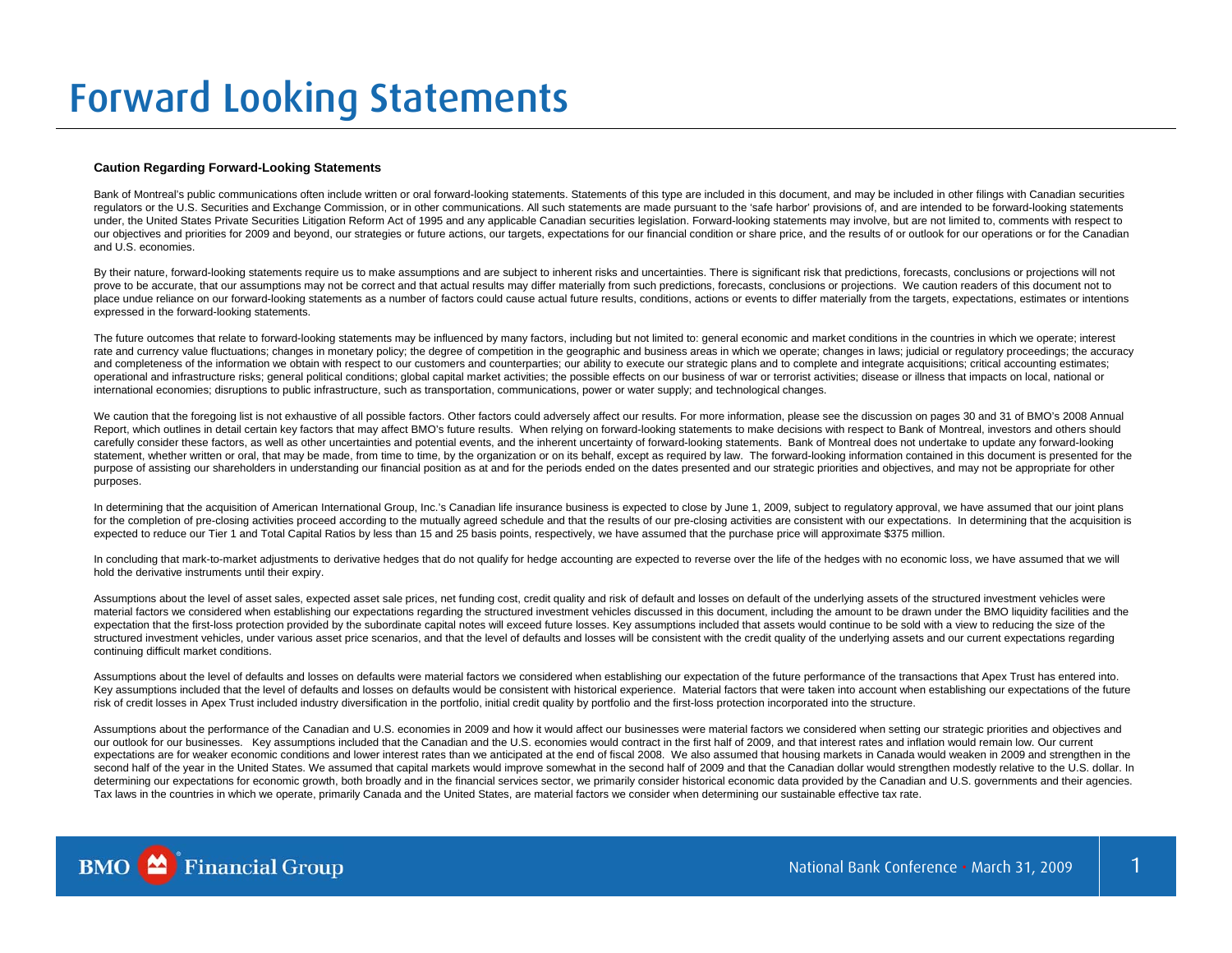# Q1 2009 Financial Highlights

| <b>Net</b><br><b>Income</b> | <b>EPS</b> | Y/Y EPS<br>Growth | Cash<br><b>EPS</b> | <b>ROE</b> | Cash<br><b>Operating</b><br>Leverage | <b>Specific</b><br><b>PCL</b> | <b>Tier 1</b><br><b>Capital</b><br><b>Ratio</b><br>(Basel II) |
|-----------------------------|------------|-------------------|--------------------|------------|--------------------------------------|-------------------------------|---------------------------------------------------------------|
| <b>\$225MM</b>              | \$0.39     | $(17.0)\%$        | \$0.40             | 4.9%       | 6.4%                                 | \$428MM                       | 10.21%                                                        |

### **Strengths**

- $\bigcirc$ Strong capital ratios & liquidity
- $\Omega$  Continued strong revenue and net income in P&C Canada
- $\Omega$  Good underlying performance in BMO Capital **Markets**
- $\bullet$ Strong deposit and loan growth
- $\circ$  Adjusted cash EPS of \$1.09 excluding capital markets environment charges

### **Challenges**

- $\Omega$  Difficult credit and capital markets environments
- $\Omega$  Significantly lower asset levels in PCG impacted by difficult market conditions
- $\overline{O}$  Volatility related to short-term market interest rates in Corporate Services

#### Q1 09 Net Income by Group\* (\$MM)



#### P&C Canada ■ P&C US ■ PCG ■ BMO CM

\* Corporate Services net loss for Q1 09 was \$370MM, resulting from higher PCL's and increases in short-term funding costs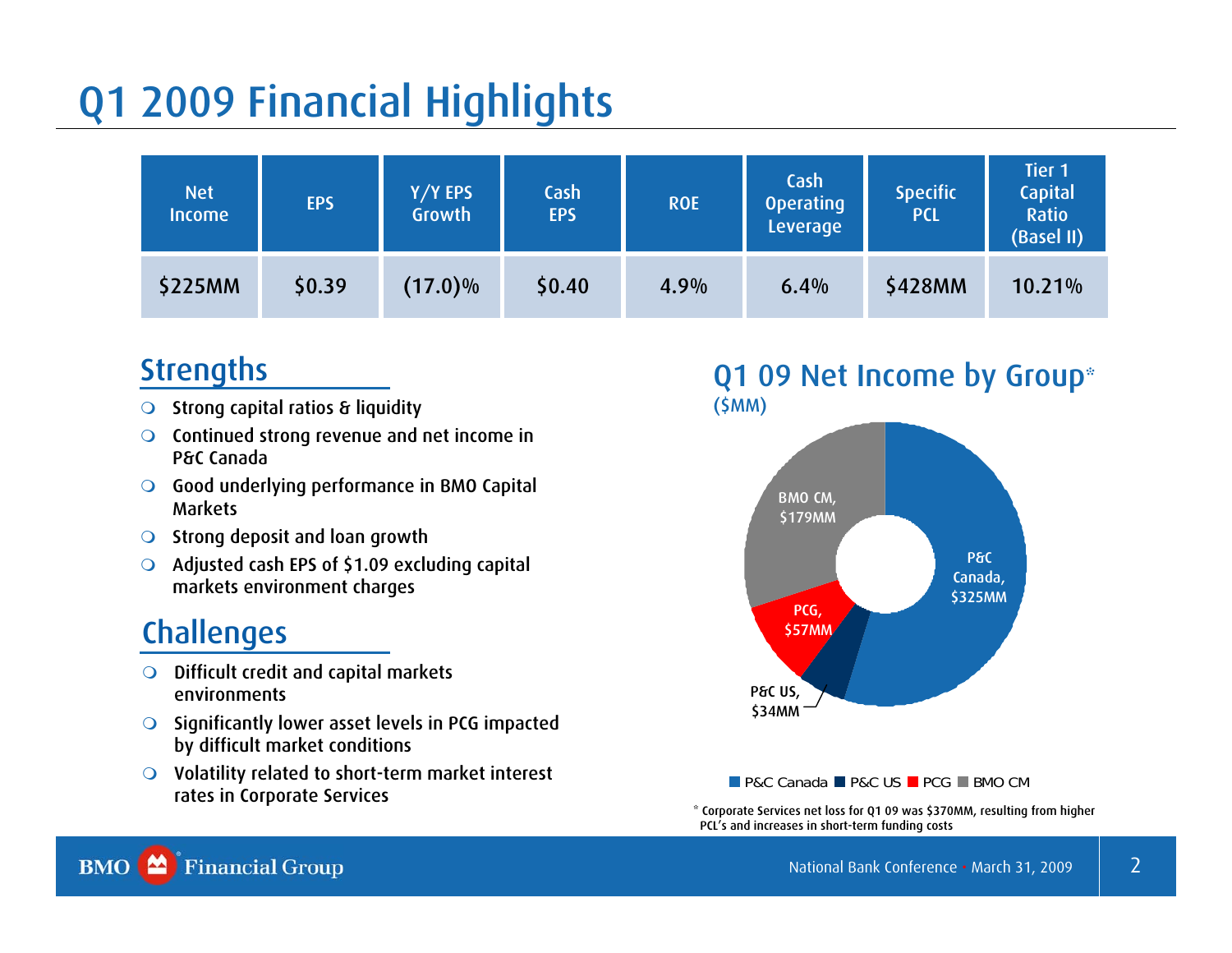# Strong Capital Position

- $\bigcirc$  Strong capital ratios: Tier 1 ratio at 10.21% and Tangible common equity to RWA ratio at 7.77%, among the highest of Canadian banks
- $\bigcirc$  Capital strength positions the Bank for longer-term business opportunities
- $\bigcirc$  Raised approximately \$1.6B in Tier 1 capital in Q1 09



#### Tangible Common Equity-to-RWA (%)

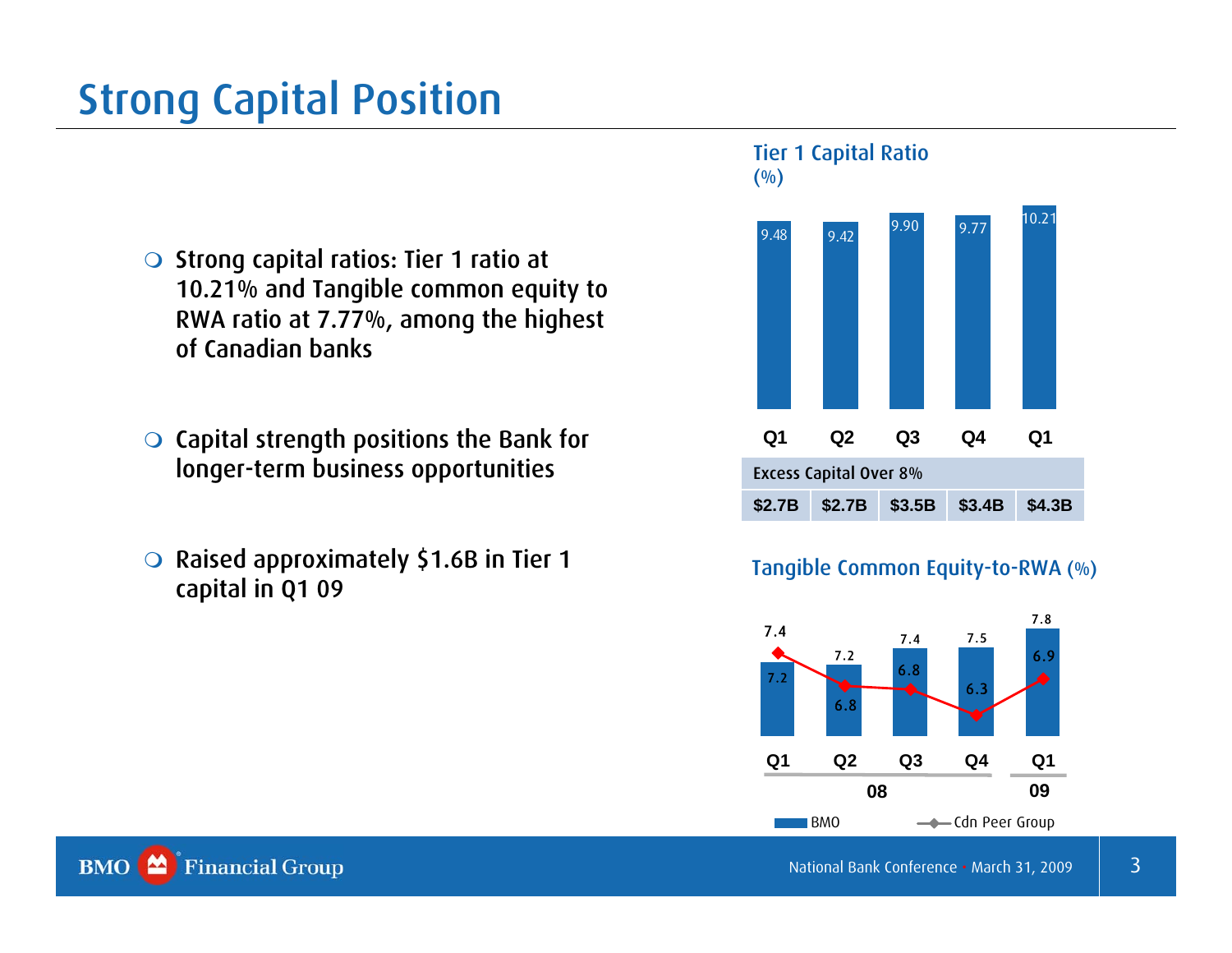# Personal & Commercial Banking – Canada (P&C Canada)

# Well Positioned…

 $\mathbf O$ Largest contributor to total bank net income

 $\mathbf O$ Over 7 million customers

 $\mathbf O$ More visible in the marketplace than ever before

 $\bigcirc$ Strong competitive position in commercial banking

 $\mathbf O$ Risk Management - lowest credit losses in the industry

 $\bigcirc$ Largest MasterCard issuer in Canada

 $\bigcirc$ Industry leading loyalty program

 $\bigcirc$ Q1'09 net income of \$325MM, increased \$34MM or 12% Y/Y

 $\bullet$ Strong Q1'09 Cash Operating Leverage of +3.5%, with solid revenue growth of 7%

 $\bigcirc$  Q1'09 NIM was up 14bps Y/Y due to higher volumes in more profitable products, pricing initiatives and favourable prime rates relative to BA rates

Market share and loyalty score improvements in Q1'09

#### As originally reported in 2008.

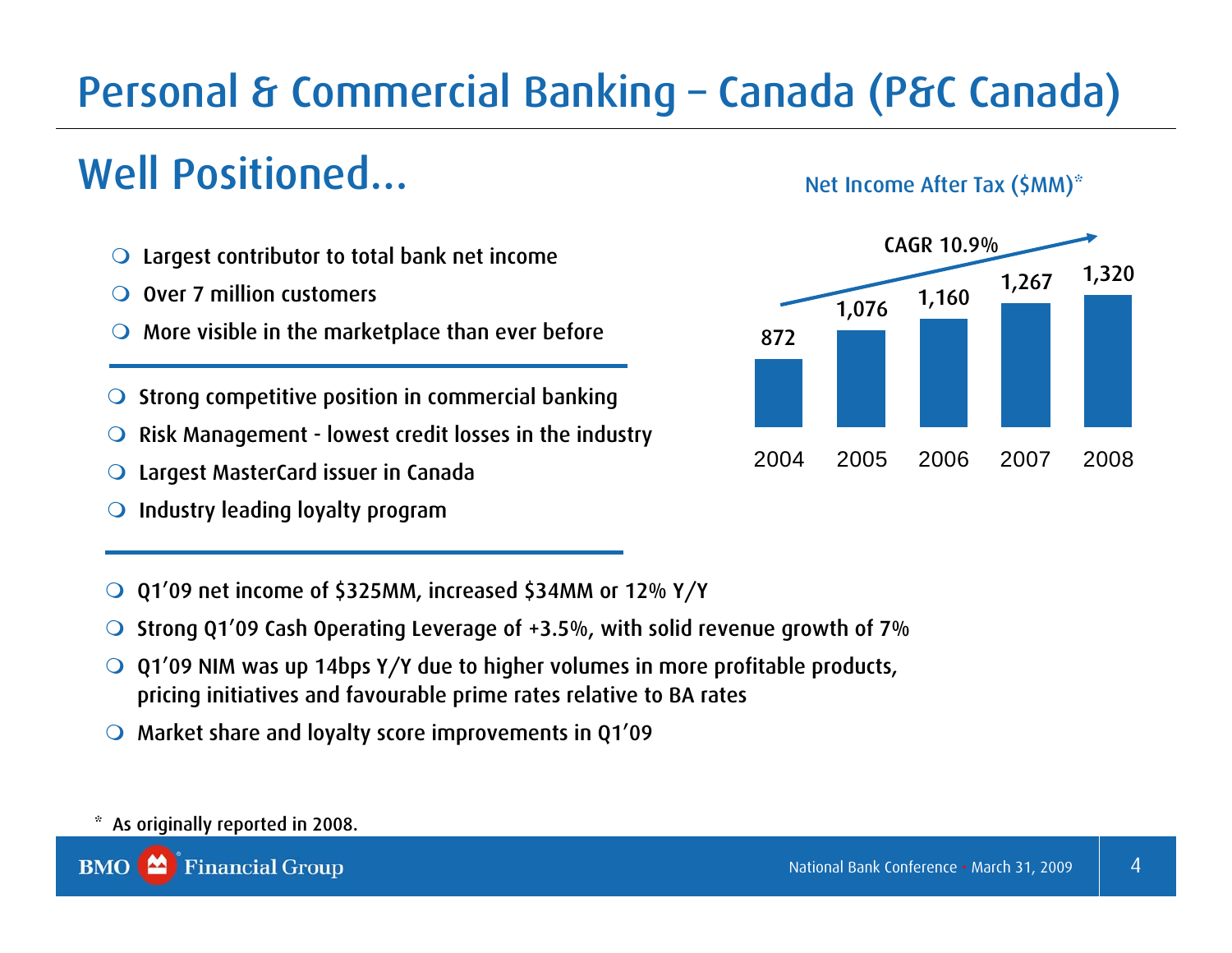# … and continuing to make gains on the competition









#### \* 2008 results restated.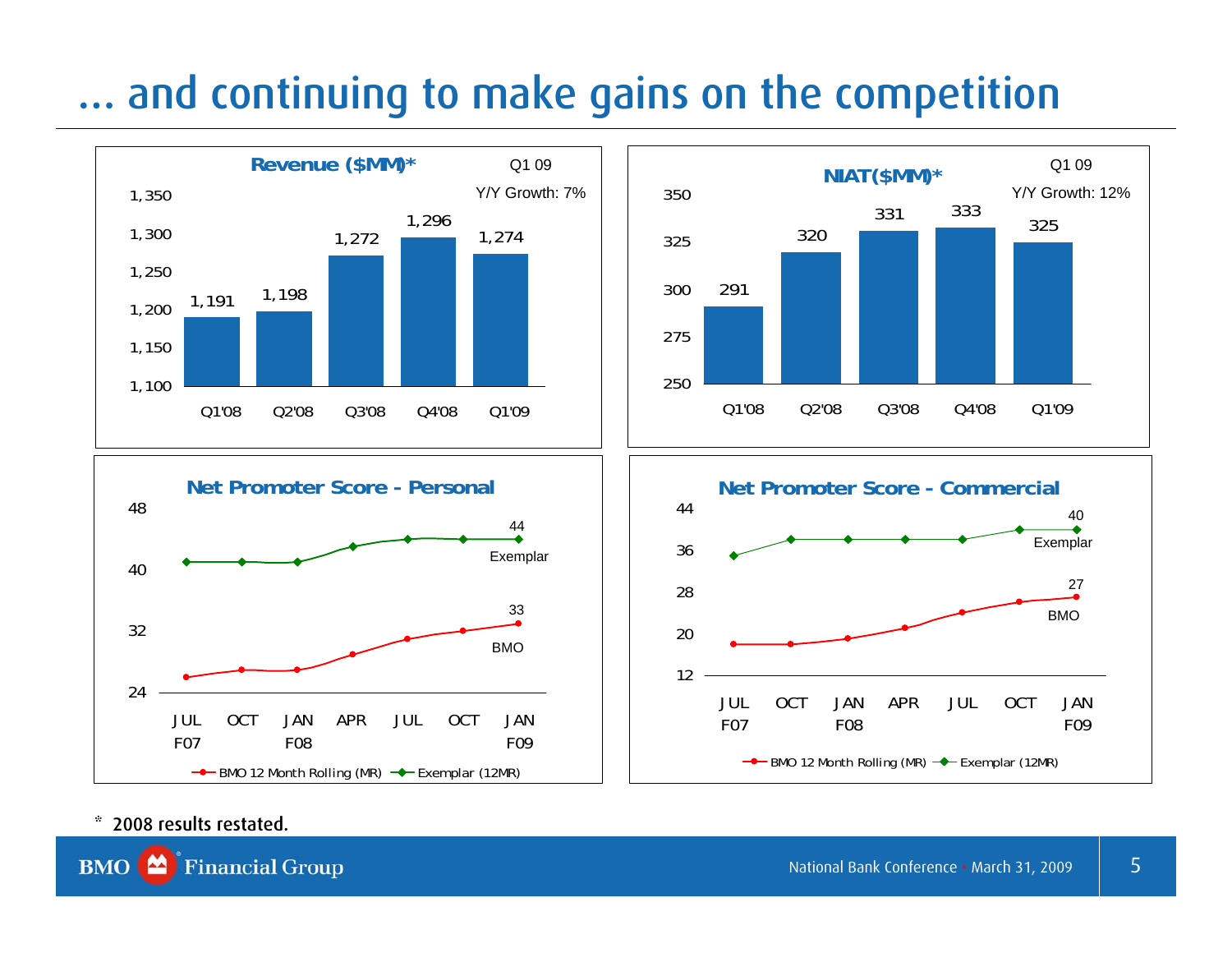### Building Balance & Share Growth Momentum in Personal Banking

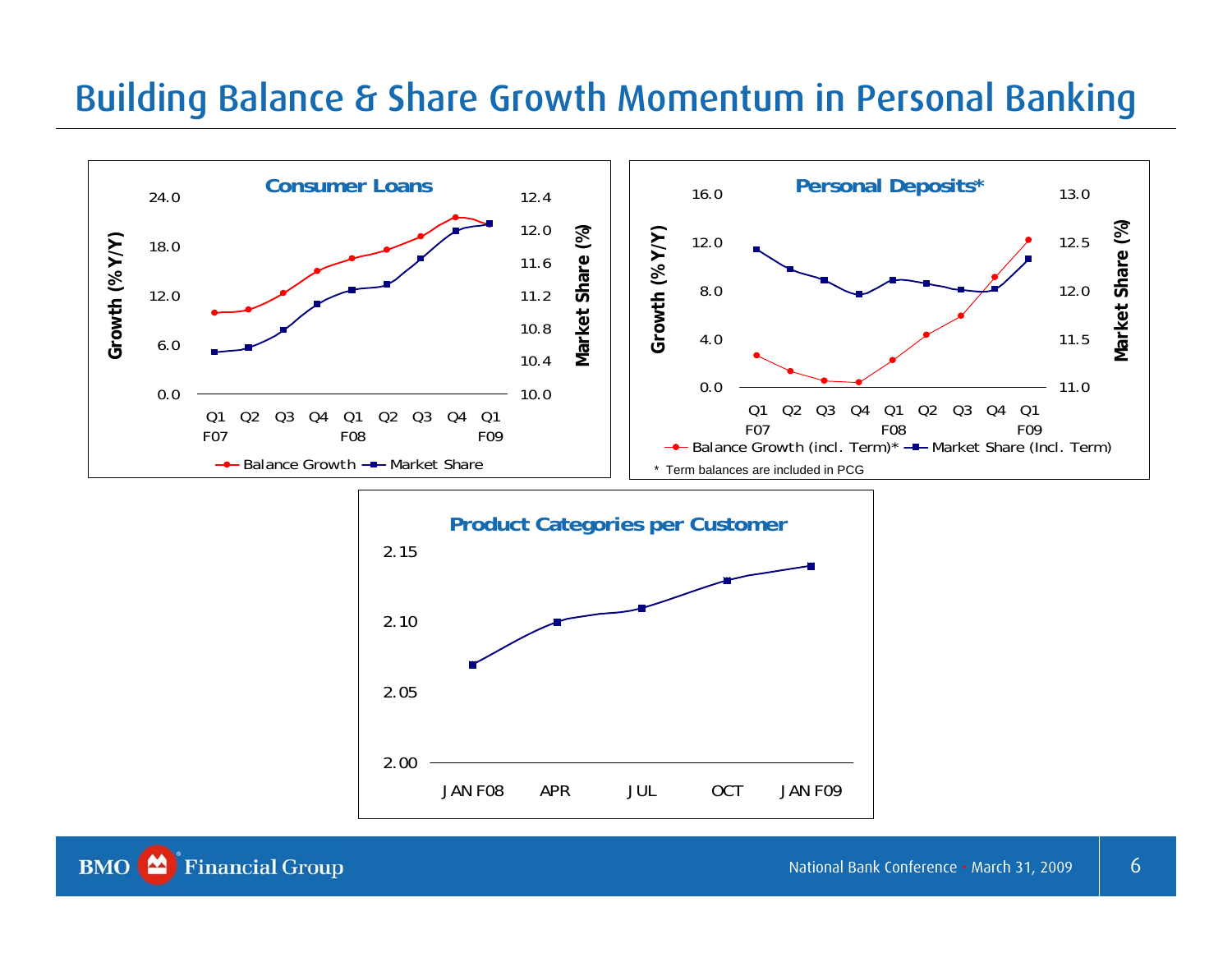### More and Deeper Commercial Relationships





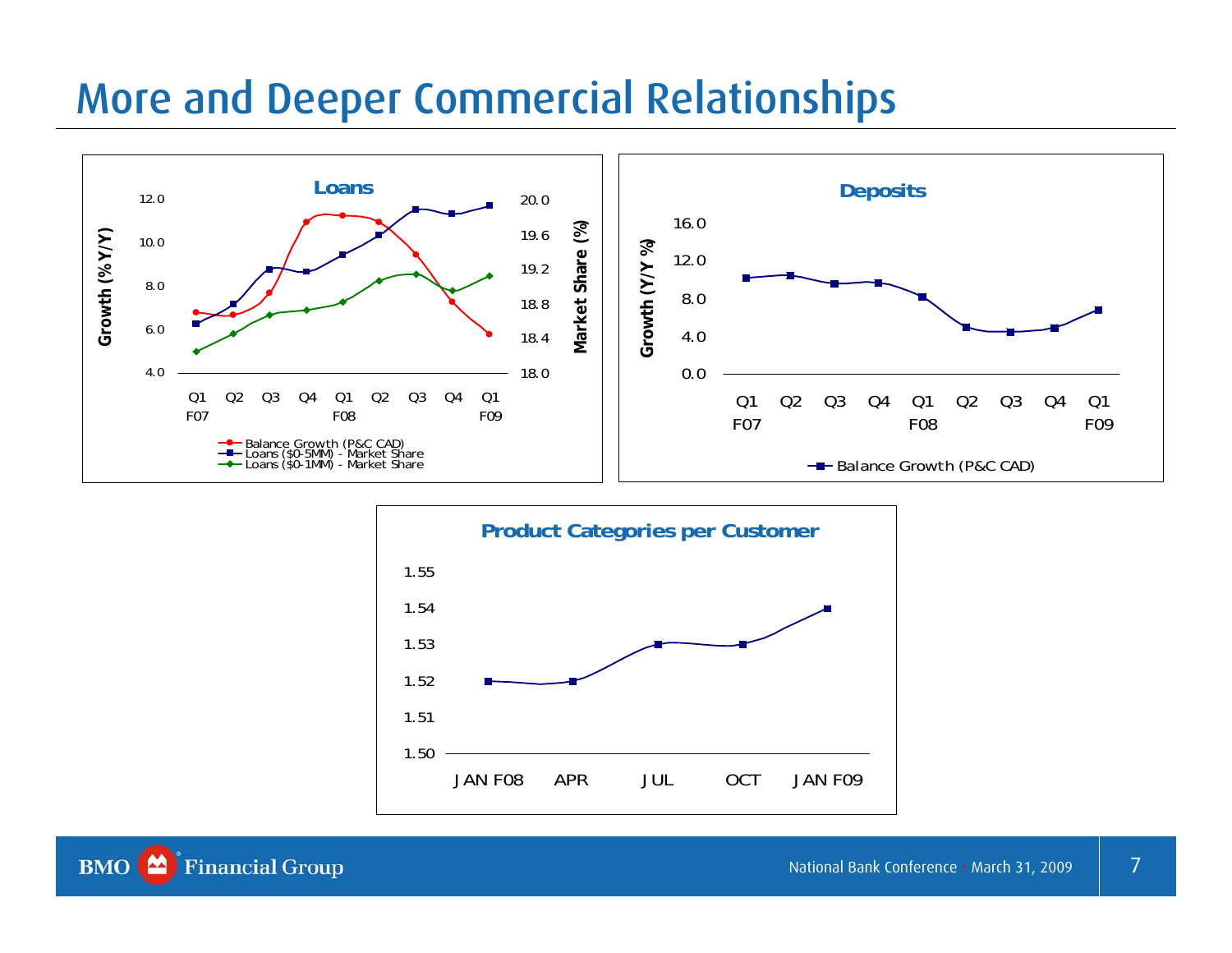# …and Best in Class Credit Performance

|                         | 2004                                         | 2005  | 2006  | 2007  | 2008  |  | Q1 2009 |  |
|-------------------------|----------------------------------------------|-------|-------|-------|-------|--|---------|--|
| <b>Instalment Loans</b> |                                              |       |       |       |       |  |         |  |
| P&C Canada              | 0.33%                                        | 0.25% | 0.29% | 0.30% | 0.36% |  | 0.51%   |  |
| Rank                    |                                              | 1     |       | 1     |       |  |         |  |
| <b>Lines of Credit</b>  |                                              |       |       |       |       |  |         |  |
| P&C Canada              | 0.16%                                        | 0.12% | 0.12% | 0.13% | 0.14% |  | 0.15%   |  |
| Rank                    |                                              | 1     | 1     | 1     | 1     |  | 1       |  |
| Mortgages <sup>1</sup>  |                                              |       |       |       |       |  |         |  |
| P&C Canada              | 0.01%                                        | 0.01% | 0.01% | 0.02% | 0.01% |  | 0.02%   |  |
| Rank                    | Par                                          | Par   | Par   | Par   | Par   |  | Par     |  |
| Cards <sup>2</sup>      |                                              |       |       |       |       |  |         |  |
| P&C Canada              | 2.11%                                        | 1.94% | 1.87% | 2.09% | 2.41% |  | 2.70%   |  |
| Rank                    | Losses significantly lower than peer average |       |       |       |       |  |         |  |

<sup>1</sup> Including securitized assets.

2 Including securitized assets, excluding losses due to fraud.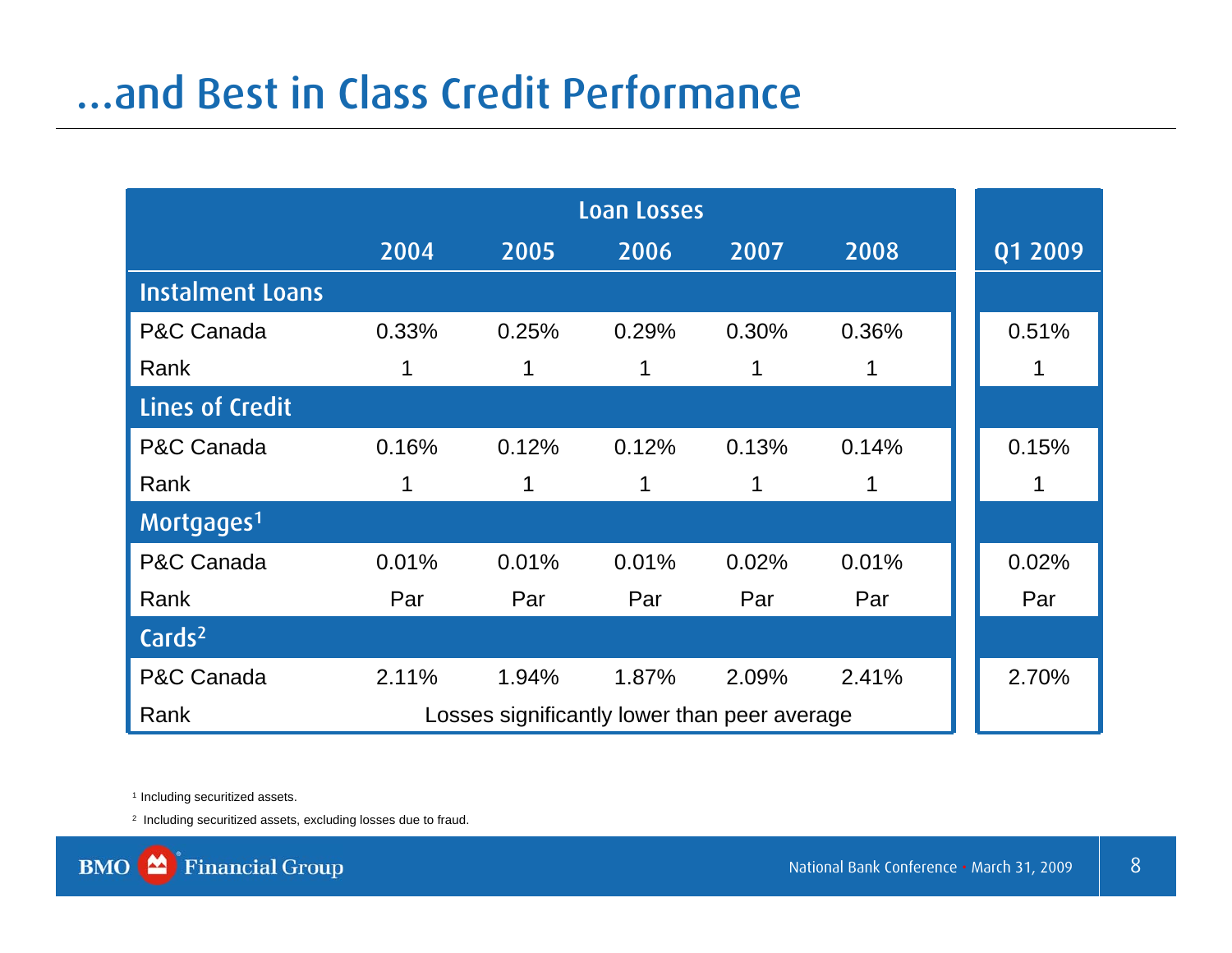# Making Money Make Sense.